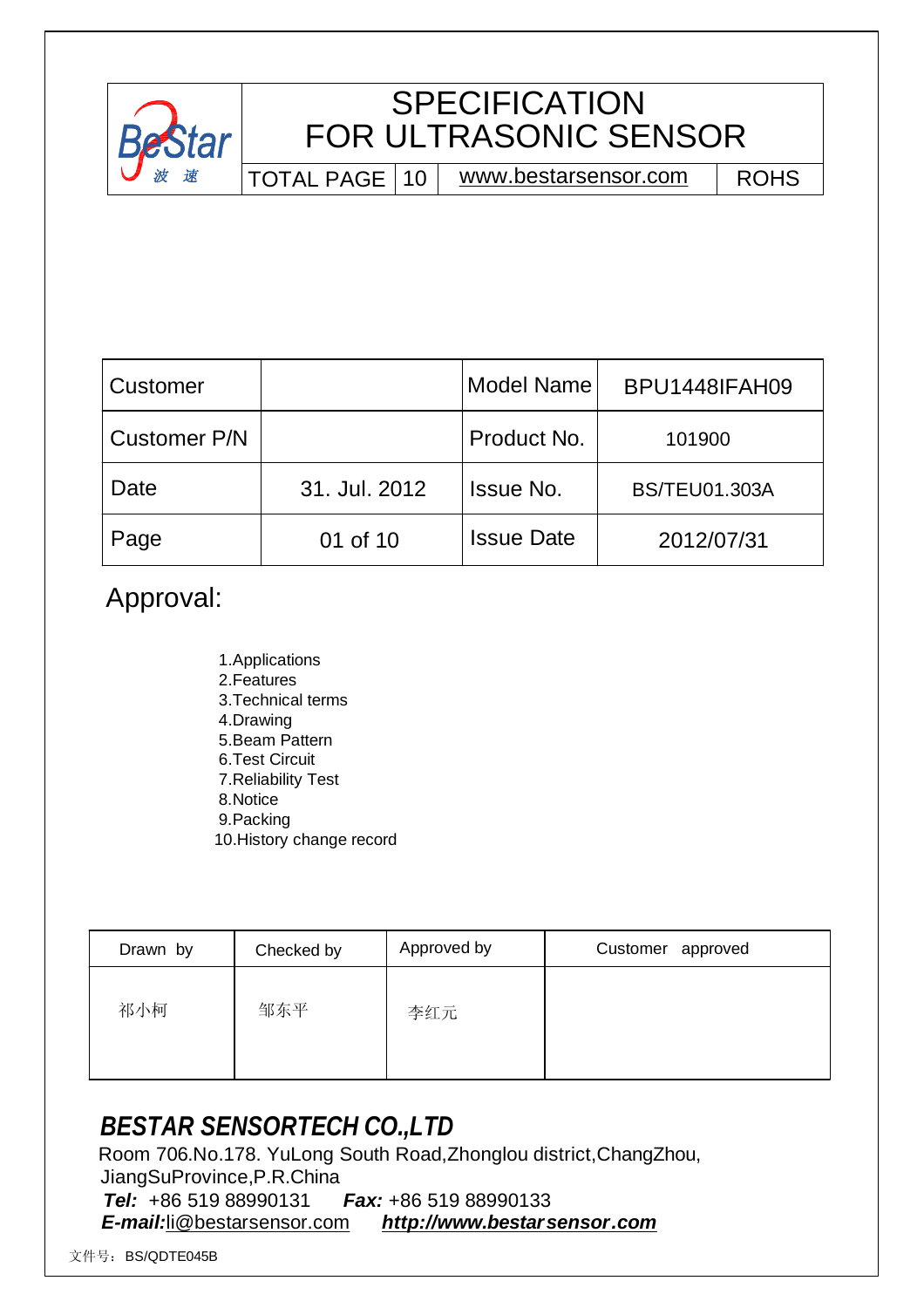### BPU1448IFAH09



2 1

B

 $\overline{C}$ 

D

E

F

G

H

*波 速*

Star

### 1.Applications

This specification covers the water proof type ultrasonic ceramic transducer which are used for ultrasonic ranging and parking sensor of automobile.

6 5 4 3

#### 2.Features

- 2.1) Water proof and dual use.
- 2.2) Compact and light weight.
- 2.3) High sensitivity and sound pressure.
- 2.4) Less power consumption.
- 2.5) High reliability.

#### 3.Technical terms

| No. | Item                    | Unit         | Specification            |
|-----|-------------------------|--------------|--------------------------|
| 1.  | Construction            |              | <b>Water Proof</b>       |
| 2.  | Using Method            |              | Dual Use                 |
| 3.  | <b>Center Frequency</b> | <b>KHz</b>   | $48+1$ KHz               |
| 4.  | Sound Pressure Level    | dB           | ≥85(30cm/10Vrms)         |
| 5.  | Echo Pulse Width        | $\mathsf{v}$ | $\geq 1.8$ v(at 60cm)    |
| 6.  | <b>Ringing Time</b>     | ms           | $\leq$ 1.6ms             |
| 7.  | Sensitivity             | dB           | $\ge$ -90dB/V/ $\mu$ bar |
| 8.  | Capacitance             | рF           | 2100pF±25% at 1KHz       |
| 9.  | Directivity             | $\circ$      | 110×50deg                |
| 10. | Operating Tem.Range     |              | -40 to +85 $\degree$ C   |
| 11. | Storage Tem.Range       |              | -40 to +85 $\degree$ C   |
| 12. | Detectable Range        | m            | 0.32                     |
| 13. | Net weight              | g            | 2.45g/pcs                |
| 14. | Maximum Input Voltage   | $Vp-p$       | $160Vp-p$                |
| 15. | Housing<br>Material     |              | Aluminum                 |

|              |      |            |                                                                                                                                                                                                                                 |  | 2012.07.31 |  |  |
|--------------|------|------------|---------------------------------------------------------------------------------------------------------------------------------------------------------------------------------------------------------------------------------|--|------------|--|--|
| $\mathbf{A}$ |      |            |                                                                                                                                                                                                                                 |  | 祁小柯        |  |  |
|              | Α    | 2012.07.31 | 祁小柯                                                                                                                                                                                                                             |  | 邹东平        |  |  |
|              | Rev. | Date       | Drawn                                                                                                                                                                                                                           |  | 李红元        |  |  |
|              |      |            | Date:<br>BPU1448IFAH09<br>А<br>Drawn by:<br>Checked by:<br><b>Ultrasonic Sensor</b><br>Approved by:<br>Note<br>BESTAR SENSORTECH CO., LTD<br>DRG NO: BS/TEU01.303A<br>Page: 2 of 10<br>www.bestarsensor.com li@bestarsensor.com |  |            |  |  |
|              |      |            |                                                                                                                                                                                                                                 |  |            |  |  |
|              |      |            |                                                                                                                                                                                                                                 |  |            |  |  |

文件号: BS/QDTE045B

This print and information there in are proprietary to Bestar Sensortech Co., Ltd.<br>and shall not be used in whole or in part without its written content *This print and information there in are proprietary to Bestar Sensortech Co., Ltd. and shall not be used in whole or in part without its written content*

 $\overline{D}$ 

E

F

G

H

B

C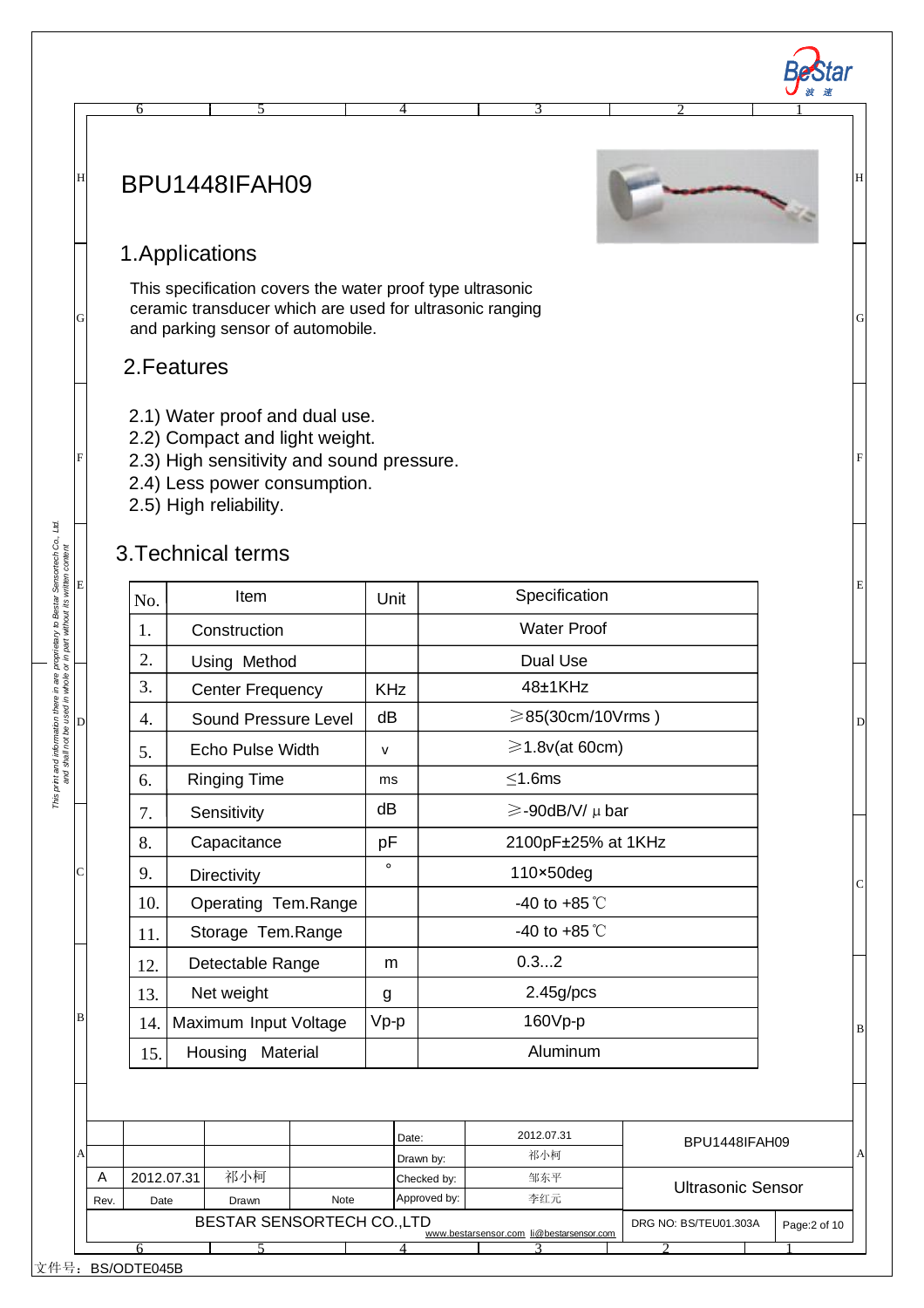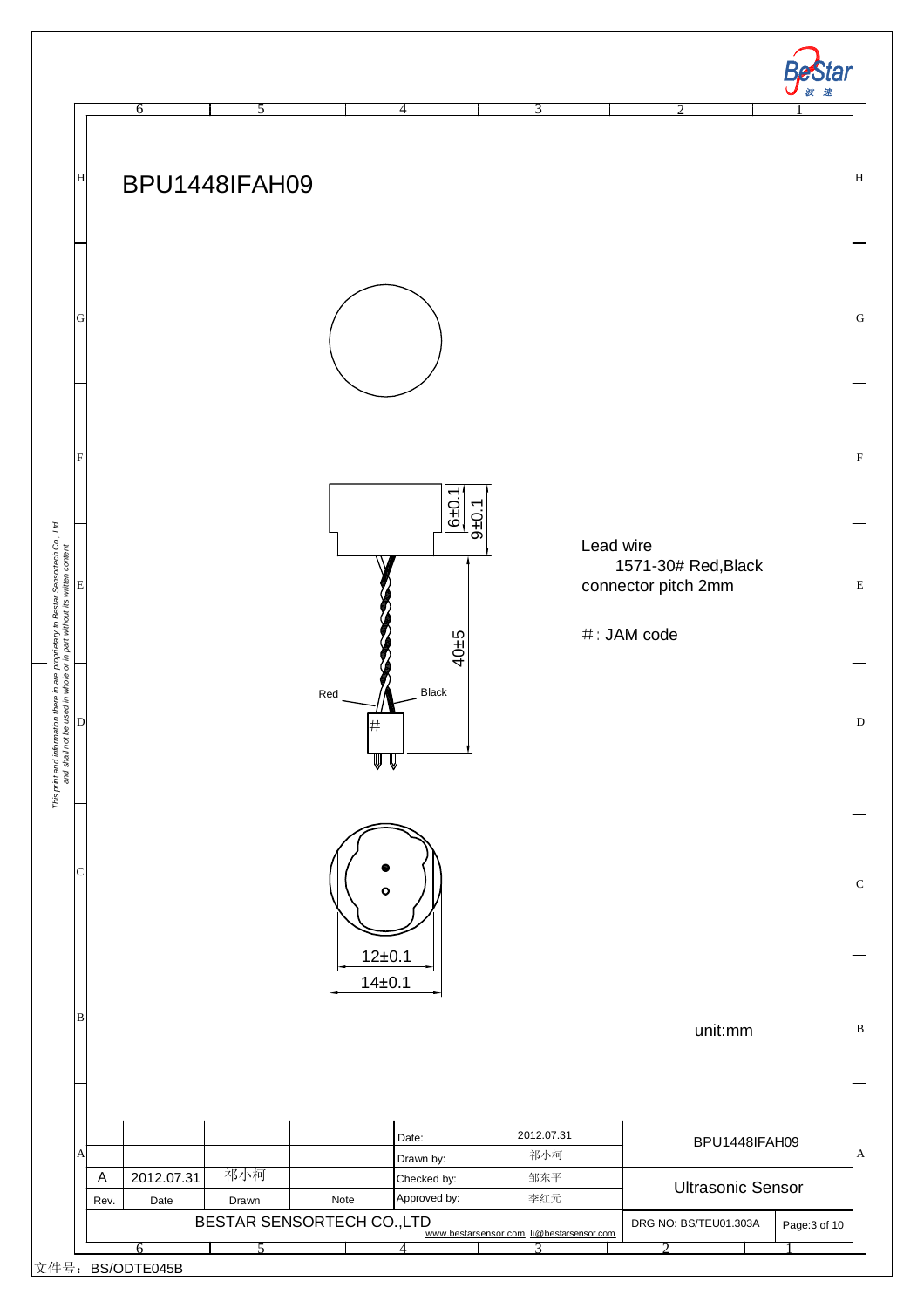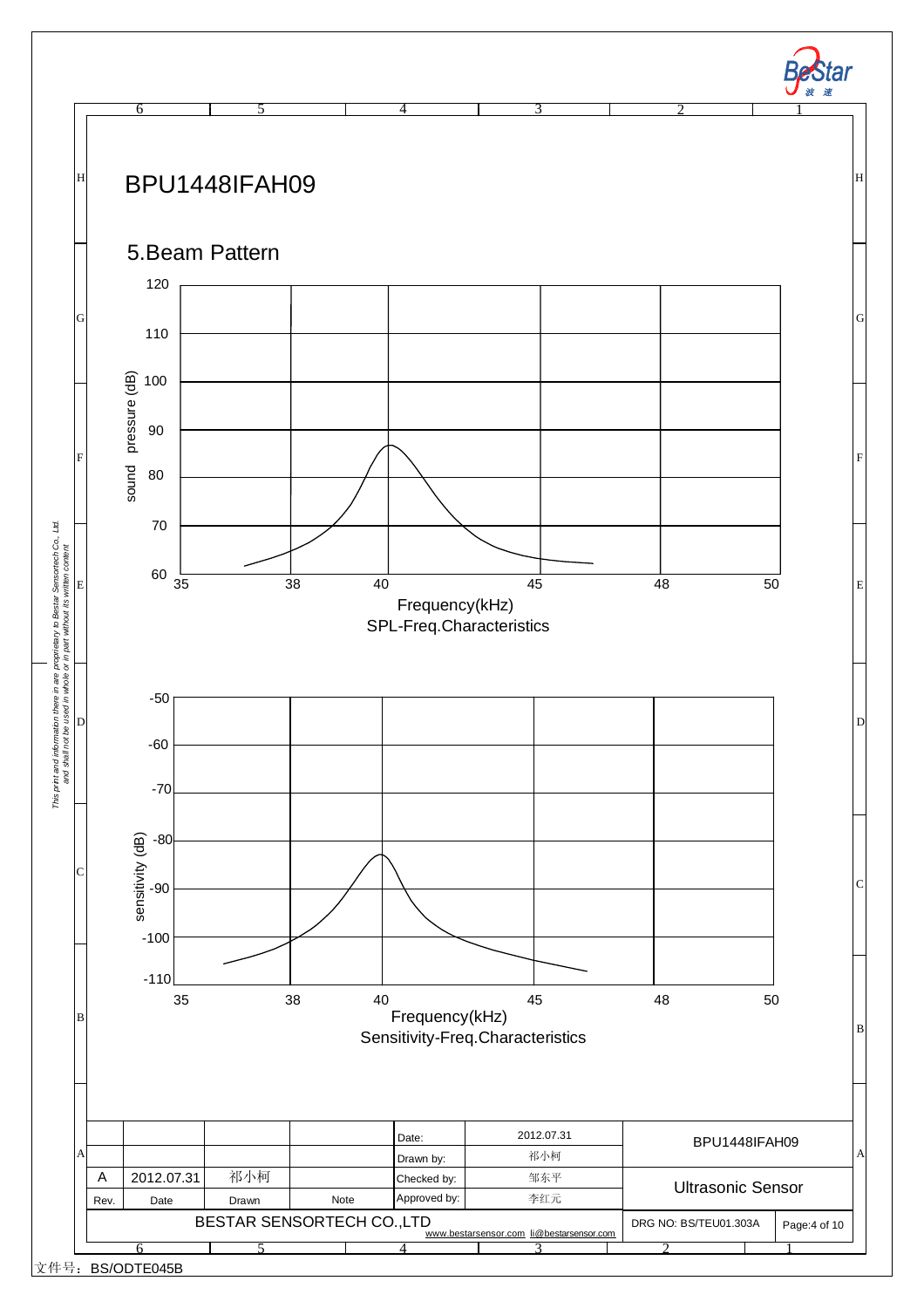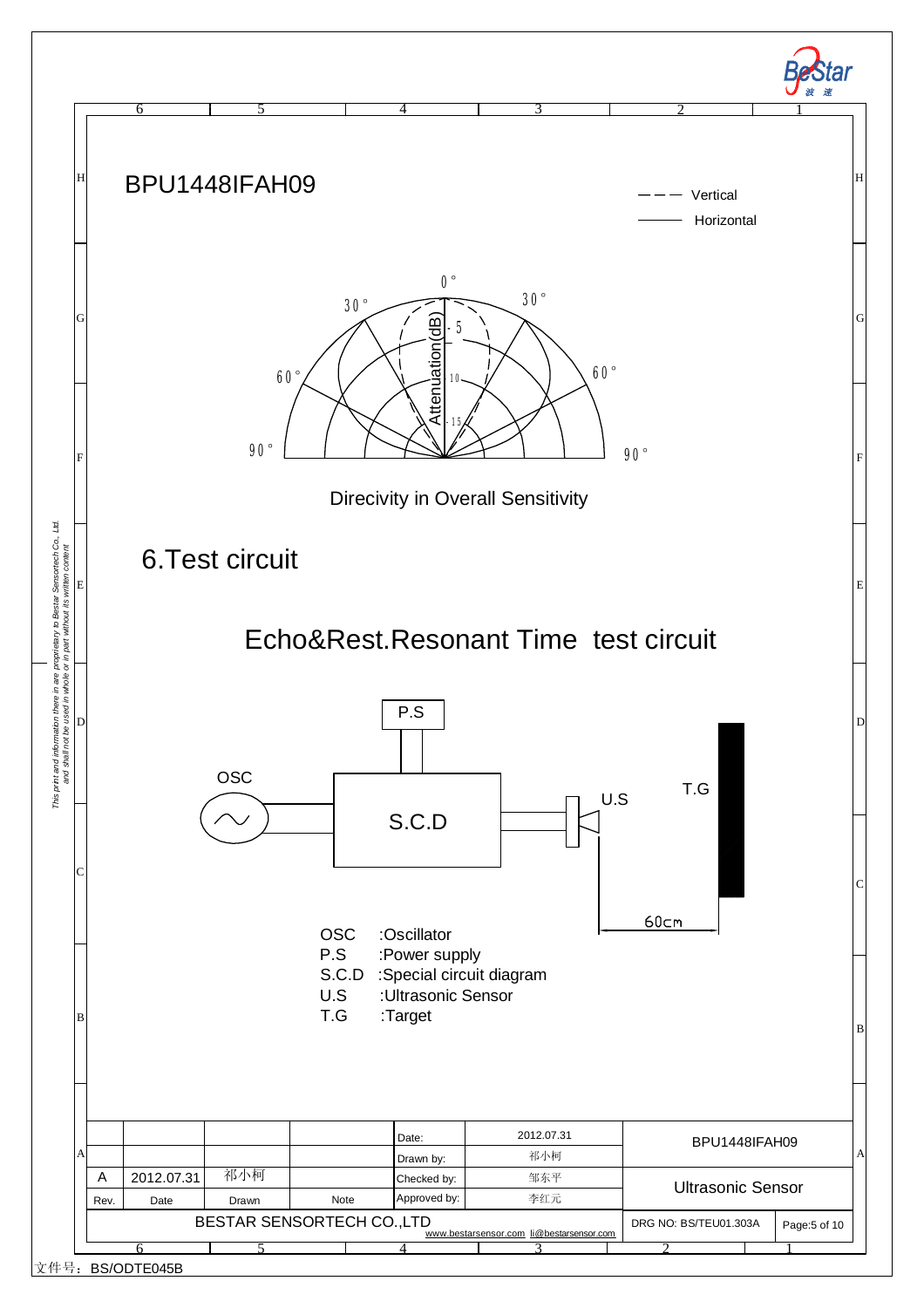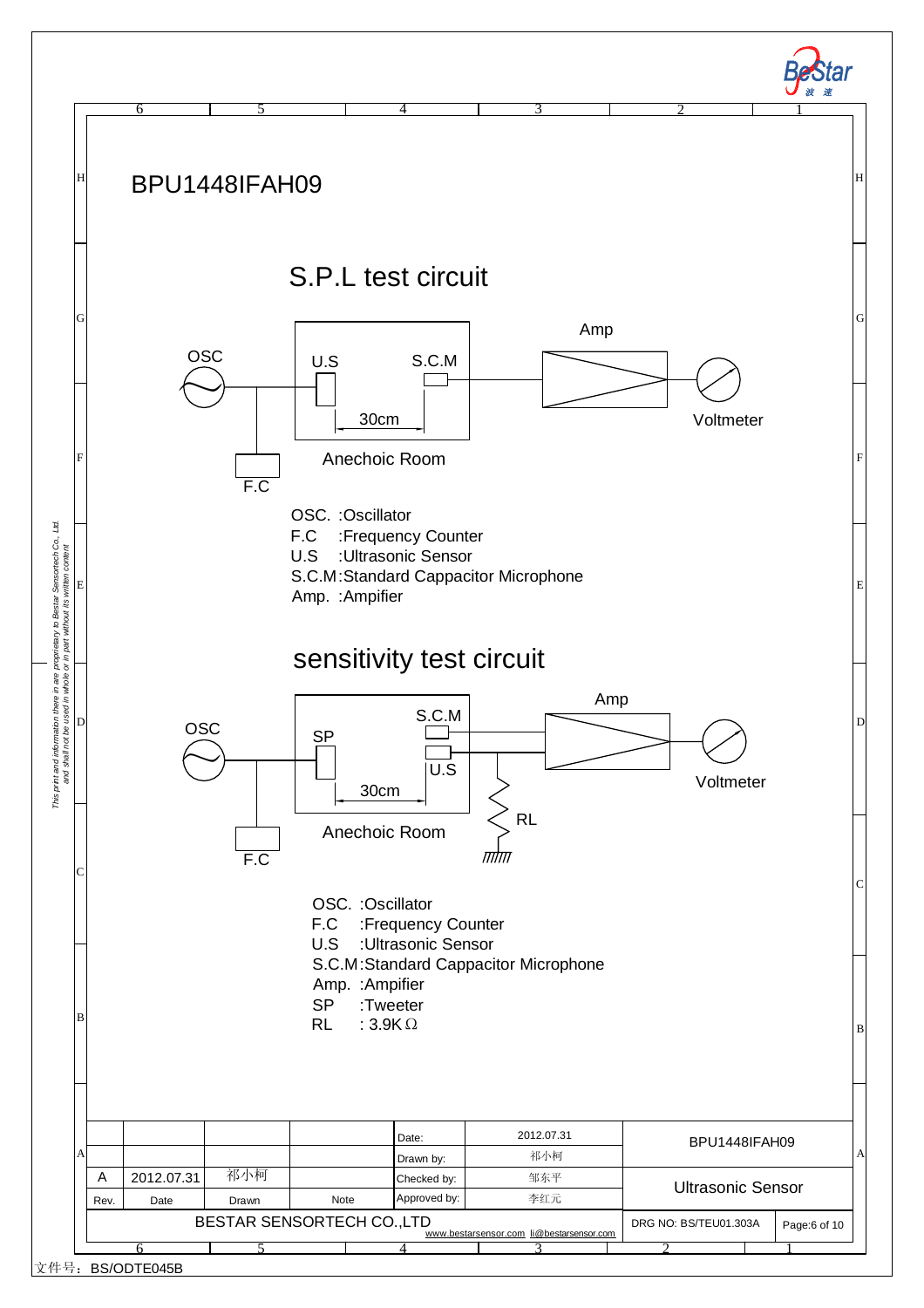| Н |                    |                                         | BPU1448IFAH09                                                                              |      |                             |                                                                                                                                                            |                          |  |
|---|--------------------|-----------------------------------------|--------------------------------------------------------------------------------------------|------|-----------------------------|------------------------------------------------------------------------------------------------------------------------------------------------------------|--------------------------|--|
|   |                    |                                         | <b>7. Reliability Test</b>                                                                 |      |                             |                                                                                                                                                            |                          |  |
| G | 7.1                | Duration                                | High temp.life test<br>Temperature                                                         |      |                             | $+85±3°C$<br>500hrs                                                                                                                                        |                          |  |
|   |                    | Duration                                | 7.2 Low temp.life test<br>Temperature                                                      |      |                             | $-40\pm3^{\circ}$ C<br>500hrs                                                                                                                              |                          |  |
|   |                    | Cycles                                  | 7.3 Heat Cycle Test<br>Temperature                                                         |      |                             | +85±3°C 1hour<br>-40±3°C 1hour<br>100cycles                                                                                                                |                          |  |
|   |                    | Duration                                | 7.4 Humidity Test<br>Temperature<br><b>Relative Humidity</b>                               |      |                             | $+65\pm2\degree C$<br>90~95%<br>500hrs                                                                                                                     |                          |  |
|   | 7.5                | Direction<br>Time                       | <b>Vibration Test</b><br><b>Vibration Frequency</b><br><b>Sweep Period</b><br>Acceleration |      |                             | 10~200Hz<br>15min<br>43.12m/s $^{2}$ (4.4G)<br>3(x.y&z)<br>96hours/direction                                                                               |                          |  |
|   | 7.6                | Shock test<br><b>Direction</b>          | Acceleration<br>Shock time                                                                 |      |                             | sine 980 m/s $^{2}$ (100G)<br><b>3directions</b><br>3 time/directions                                                                                      |                          |  |
|   |                    | 7.7 Drop test<br>Height<br><b>Times</b> |                                                                                            |      |                             | 1m onto concrete floor<br>10 times                                                                                                                         |                          |  |
| В | seconds<br>Notice: |                                         | 7.8 Connector soldering check:<br>at 25°C in 24 hours after above test condition.          |      |                             | Immersing terminal up to 1mm below base in soldering bath at 260 °C 10<br>The variation of the S.P.L at 40 kHz is within 3dB compared with initial figures |                          |  |
| Α |                    |                                         |                                                                                            |      | Date:<br>Drawn by:          | 2012.07.31<br>祁小柯                                                                                                                                          | BPU1448IFAH09            |  |
| Α |                    | 2012.07.31                              | 祁小柯                                                                                        | Note | Checked by:<br>Approved by: | 邹东平<br>李红元                                                                                                                                                 | <b>Ultrasonic Sensor</b> |  |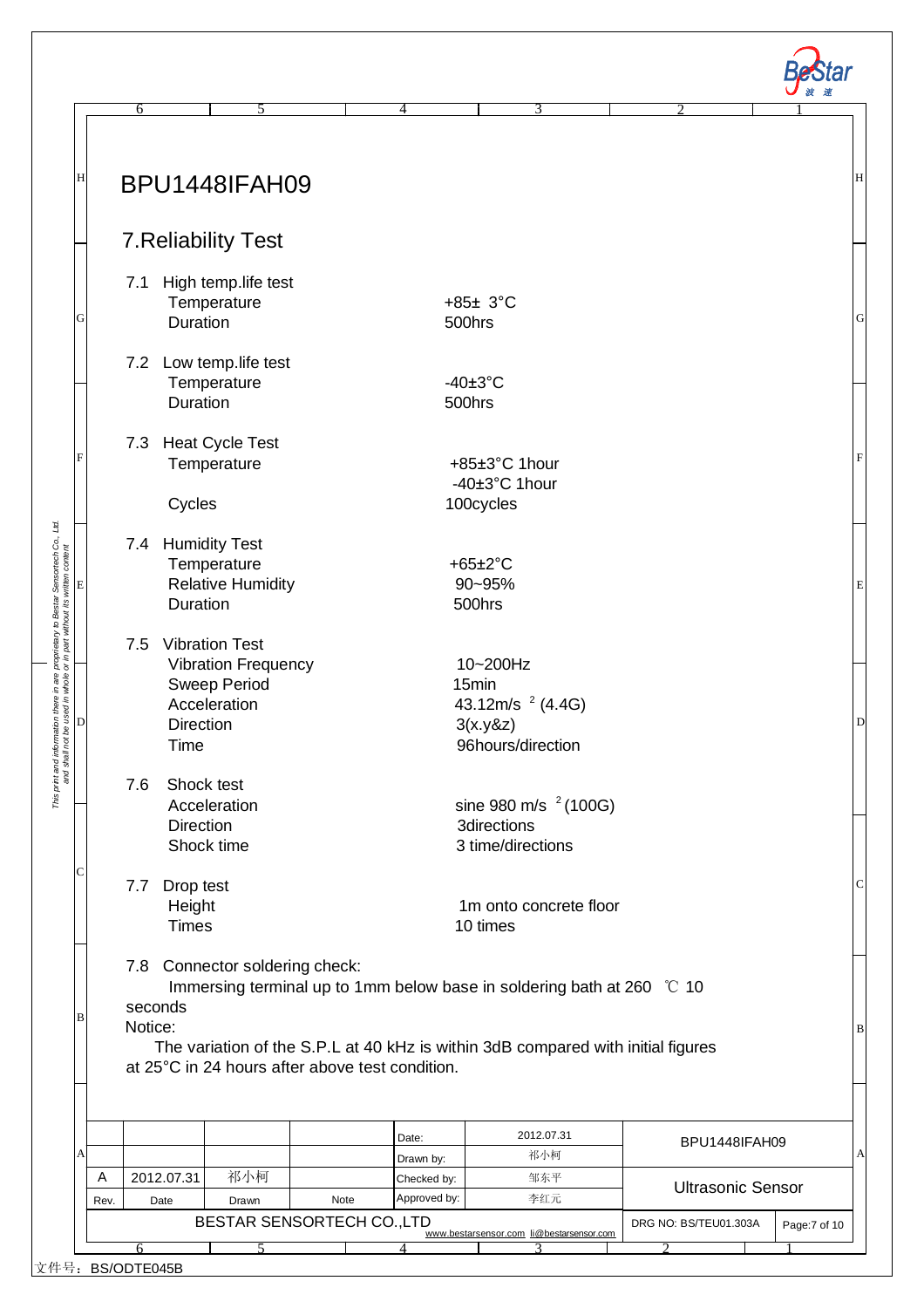|                                                                                                                                                                     | 6             |                                         |      |                                                 |                                                                                                                                                                    |                                                                                                                                                                                                   |              |
|---------------------------------------------------------------------------------------------------------------------------------------------------------------------|---------------|-----------------------------------------|------|-------------------------------------------------|--------------------------------------------------------------------------------------------------------------------------------------------------------------------|---------------------------------------------------------------------------------------------------------------------------------------------------------------------------------------------------|--------------|
|                                                                                                                                                                     |               |                                         |      |                                                 |                                                                                                                                                                    |                                                                                                                                                                                                   |              |
|                                                                                                                                                                     |               |                                         |      |                                                 |                                                                                                                                                                    |                                                                                                                                                                                                   |              |
|                                                                                                                                                                     | BPU1448IFAH09 |                                         |      |                                                 |                                                                                                                                                                    |                                                                                                                                                                                                   |              |
|                                                                                                                                                                     |               |                                         |      |                                                 |                                                                                                                                                                    |                                                                                                                                                                                                   |              |
|                                                                                                                                                                     | 8. Notice     |                                         |      |                                                 |                                                                                                                                                                    |                                                                                                                                                                                                   |              |
|                                                                                                                                                                     |               |                                         |      |                                                 |                                                                                                                                                                    |                                                                                                                                                                                                   |              |
|                                                                                                                                                                     |               |                                         |      |                                                 | 8.1 Export Control <for china="" customers="" of="" outside="" people's="" republic="" the=""></for>                                                               | No BeStar products should be used or sold, through any channels, for use in the design,                                                                                                           |              |
|                                                                                                                                                                     |               |                                         |      |                                                 |                                                                                                                                                                    | development, production, utilization, maintenance or operation of, or otherwise contribution to                                                                                                   |              |
|                                                                                                                                                                     |               |                                         |      |                                                 |                                                                                                                                                                    | (1) any weapons (Weapons of Mass Destruction [nuclear, chemical or biological weapons or                                                                                                          |              |
|                                                                                                                                                                     |               | missiles] or conventional weapons) or   |      |                                                 |                                                                                                                                                                    | (2) goods or systems specially designed or intended for military end-use or utilization by military                                                                                               |              |
|                                                                                                                                                                     | end-users.    |                                         |      |                                                 |                                                                                                                                                                    |                                                                                                                                                                                                   |              |
|                                                                                                                                                                     |               |                                         |      |                                                 |                                                                                                                                                                    |                                                                                                                                                                                                   |              |
|                                                                                                                                                                     |               |                                         |      |                                                 |                                                                                                                                                                    | 8.2 Please contact our sales representatives or product engineers before using the products in<br>the specification or catalogue for the applications listed below, which require especially high |              |
|                                                                                                                                                                     |               |                                         |      |                                                 |                                                                                                                                                                    | reliability for the prevention of defects which might directly damage a third party's life, body or                                                                                               |              |
|                                                                                                                                                                     |               | specified in this specification.        |      |                                                 |                                                                                                                                                                    | property, or when one of our products is intended for use in applications other than those                                                                                                        |              |
| print and information there in are proprietary to Bestar Sensortech Co., Ltd.<br>and shall not be used in who le or in part without its written content.<br>D<br>El |               |                                         |      | a) Aircraft equipment or Aerospace equipment    |                                                                                                                                                                    |                                                                                                                                                                                                   |              |
|                                                                                                                                                                     |               |                                         |      | b) Undersea equipment and Power plant equipment |                                                                                                                                                                    |                                                                                                                                                                                                   |              |
|                                                                                                                                                                     |               |                                         |      |                                                 | c) Medical equipment and Transportation equipment (vehicles, trains, ships, etc.)<br>d)Traffic signal equipment i Disaster prevention / crime prevention equipment |                                                                                                                                                                                                   |              |
|                                                                                                                                                                     |               |                                         |      |                                                 |                                                                                                                                                                    | e) Data-processing equipment including Application of similar complexity and/or reliability                                                                                                       |              |
|                                                                                                                                                                     |               |                                         |      | requirements to the applications listed above   |                                                                                                                                                                    |                                                                                                                                                                                                   |              |
|                                                                                                                                                                     |               |                                         |      |                                                 |                                                                                                                                                                    | 8.3 Product specifications and catalogues are subject to change and our products in them may                                                                                                      |              |
|                                                                                                                                                                     |               | be discontinued without advance notice. |      |                                                 |                                                                                                                                                                    |                                                                                                                                                                                                   |              |
|                                                                                                                                                                     |               |                                         |      |                                                 | any questions, please contact our sales representatives or product engineers.                                                                                      | Please check with our sales representatives or product engineers before ordering. If there are                                                                                                    |              |
|                                                                                                                                                                     |               |                                         |      |                                                 |                                                                                                                                                                    |                                                                                                                                                                                                   |              |
|                                                                                                                                                                     |               |                                         |      |                                                 | handling) in this specifications in order to prevent smoking and/or burning, etc.                                                                                  | 8.4 Please read rating and CAUTION (for storage, operating, rating, soldering, mounting and                                                                                                       |              |
|                                                                                                                                                                     |               |                                         |      |                                                 |                                                                                                                                                                    |                                                                                                                                                                                                   |              |
|                                                                                                                                                                     |               |                                         |      |                                                 |                                                                                                                                                                    | 8.5 Please note that unless otherwise specified, we shall assume no responsibility whatsoever<br>for any conflict or dispute that may occur in connection with the effect of our and/or a third   |              |
|                                                                                                                                                                     |               |                                         |      |                                                 |                                                                                                                                                                    | party's intellectual property rights and other related rights in consideration of your use of our                                                                                                 |              |
|                                                                                                                                                                     |               |                                         |      |                                                 |                                                                                                                                                                    | products and/or information described or contained in our specifications and catalogues. In this                                                                                                  |              |
|                                                                                                                                                                     |               |                                         |      |                                                 | to use the rights mentioned above under licenses without our consent.                                                                                              | connection, no representation shall be made to the effect that any third parties are authorized                                                                                                   |              |
|                                                                                                                                                                     |               |                                         |      |                                                 |                                                                                                                                                                    |                                                                                                                                                                                                   |              |
|                                                                                                                                                                     |               | manufacturing process.                  |      |                                                 |                                                                                                                                                                    | 8.6 No ozone depleting substances (ODS) under the Montreal Protocol are used in our                                                                                                               |              |
|                                                                                                                                                                     |               |                                         |      |                                                 |                                                                                                                                                                    |                                                                                                                                                                                                   |              |
|                                                                                                                                                                     |               |                                         |      |                                                 |                                                                                                                                                                    |                                                                                                                                                                                                   |              |
|                                                                                                                                                                     |               |                                         |      |                                                 |                                                                                                                                                                    |                                                                                                                                                                                                   |              |
|                                                                                                                                                                     |               |                                         |      |                                                 |                                                                                                                                                                    |                                                                                                                                                                                                   |              |
| Α                                                                                                                                                                   |               |                                         |      | Date:                                           | 2012.07.31<br>祁小柯                                                                                                                                                  | BPU1448IFAH09                                                                                                                                                                                     |              |
| Α                                                                                                                                                                   | 2012.07.31    | 祁小柯                                     |      | Drawn by:<br>Checked by:                        | 邹东平                                                                                                                                                                |                                                                                                                                                                                                   |              |
| Rev.                                                                                                                                                                | Date          | Drawn                                   | Note | Approved by:                                    | 李红元                                                                                                                                                                | <b>Ultrasonic Sensor</b>                                                                                                                                                                          |              |
|                                                                                                                                                                     |               | BESTAR SENSORTECH CO., LTD              |      |                                                 | www.bestarsensor.com li@bestarsensor.com                                                                                                                           | DRG NO: BS/TEU01.303A                                                                                                                                                                             | Page:8 of 10 |
|                                                                                                                                                                     | 6             |                                         |      |                                                 |                                                                                                                                                                    |                                                                                                                                                                                                   |              |

*BeStar* 

文件号: BS/QDTE045B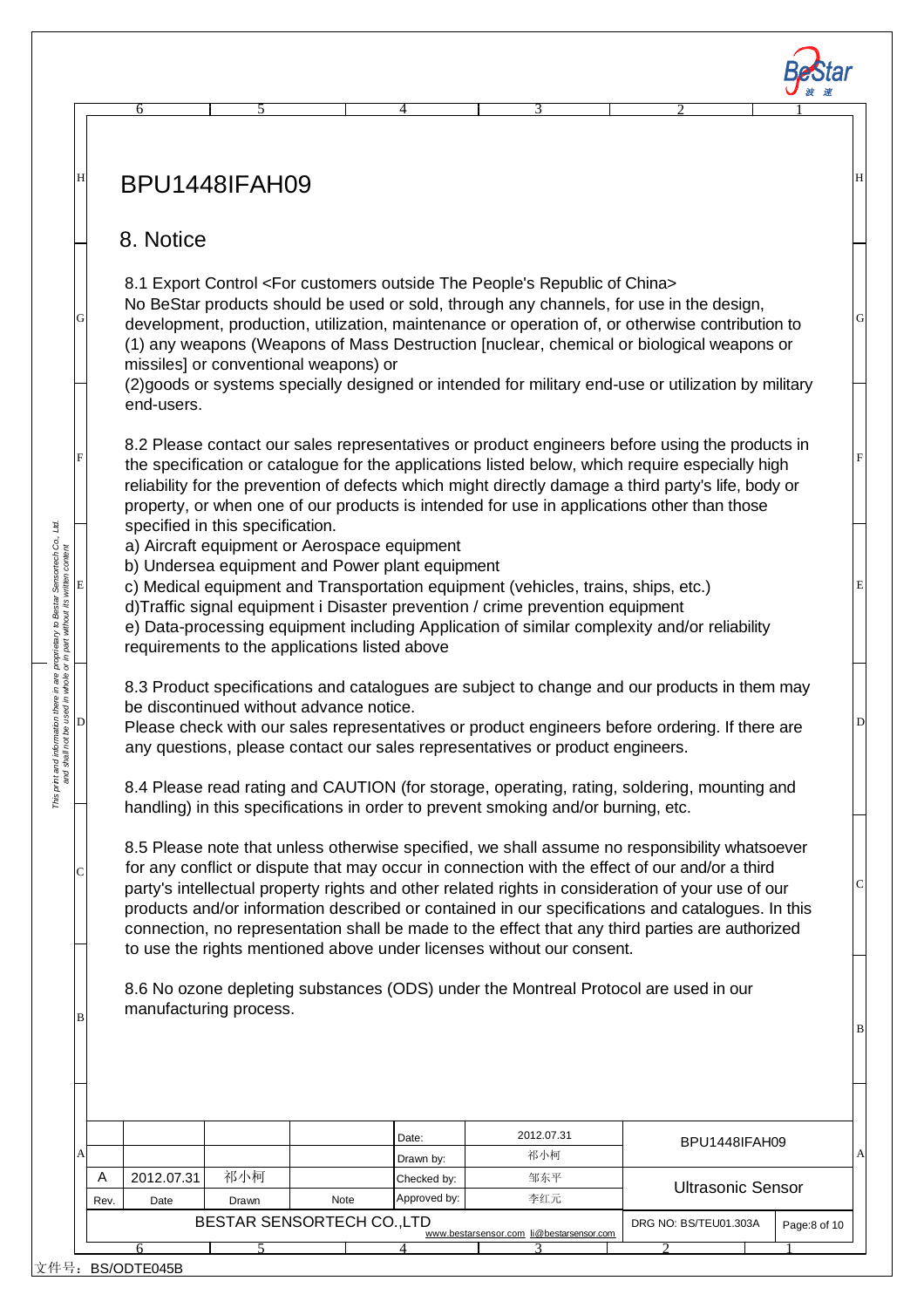